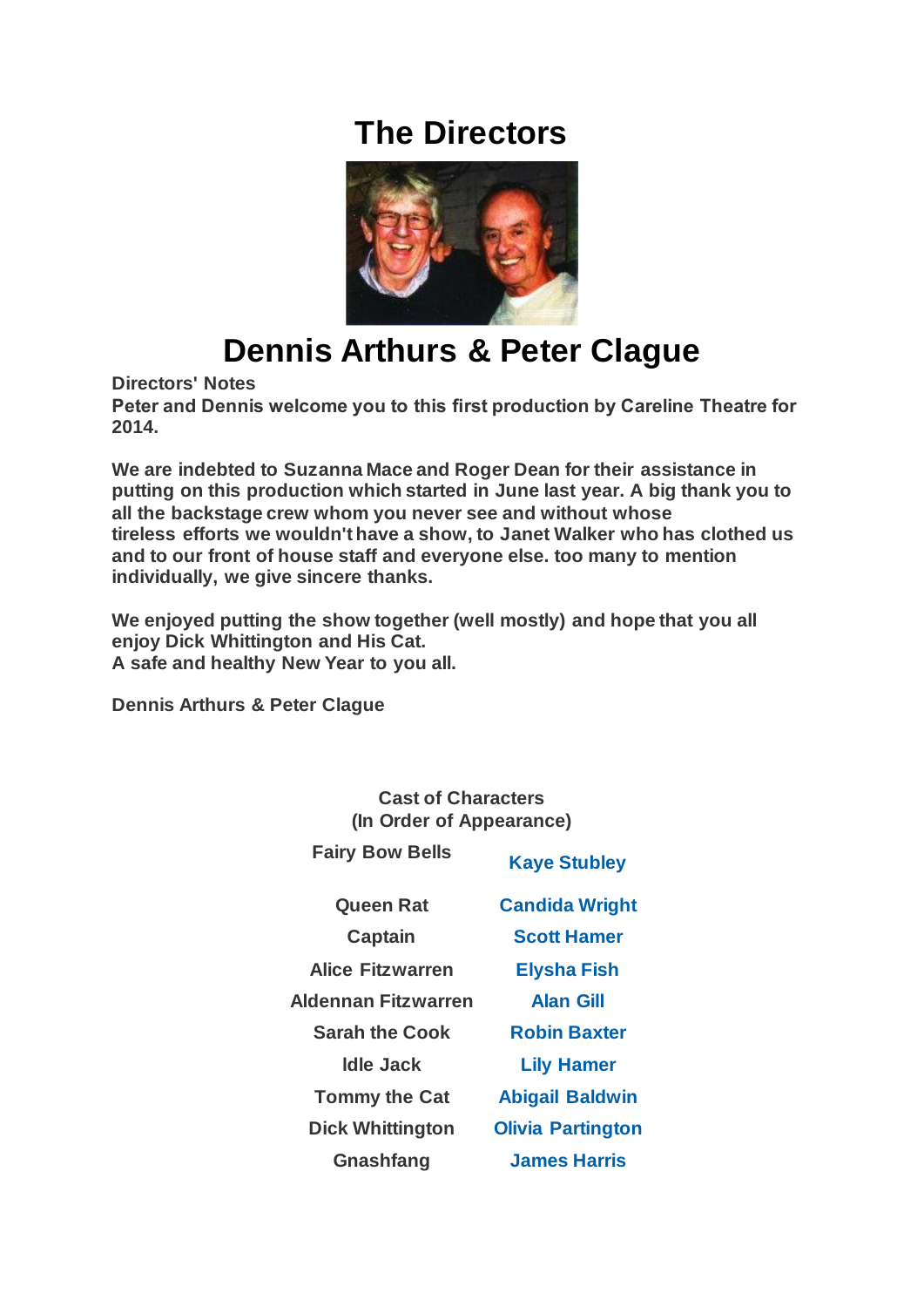**Gnawbone [Tasha Fish](https://www.carelinetheatre.com/pastprods/dickwhittington2014.php#James)**

**The Sultan of Morocco [Andy Crabb](https://www.carelinetheatre.com/pastprods/dickwhittington2014.php#Andy)**

## **[Adult Chorus & Dancers](https://www.carelinetheatre.com/pastprods/dickwhittington2014.php#Chorus)**

**Ian Coleman, Dorothy Fish, Arnica Honing, Janet Walker**

**Junior Chorus & Dancers Tasha Baldwin, Megan Birch, Emma Clay, Ollie Clay, Alex Hamer, Rosalie Honing, Paige Keen, Connie Levey, Shayna Ortmaier**

| <b>The Sapphires</b><br><b>Suzanna Mace &amp; Phaedra Vaughan</b> |                                                                                                                                                 |  |
|-------------------------------------------------------------------|-------------------------------------------------------------------------------------------------------------------------------------------------|--|
| <b>Stage Manager</b>                                              | <b>Sonia Crabb</b>                                                                                                                              |  |
| <b>Assistant Stage</b><br><b>Managers</b>                         | <b>Marian Carter, Lynne Martin</b>                                                                                                              |  |
| <b>Fly Team</b>                                                   | <b>Neil Carter, Mike Wadsworth</b>                                                                                                              |  |
| <b>Back Cloth Design &amp;</b><br><b>Painting</b>                 | <b>Andy Crabb</b>                                                                                                                               |  |
| <b>Assisted by</b>                                                | Marian & Neil Carter, Scott Hamer, Helen & Mike<br><b>Wadsworth, Lynn Wishart</b>                                                               |  |
| <b>Constructors of Set</b><br><b>Pieces</b>                       | <b>Mike Wadsworth</b>                                                                                                                           |  |
| <b>Lighting Director</b>                                          | <b>Don Hanson</b>                                                                                                                               |  |
| <b>Follow Spots</b>                                               | <b>Celia &amp; Vernon Pearce</b>                                                                                                                |  |
| <b>Wardrobe Mistress</b>                                          | <b>Janet Walker</b>                                                                                                                             |  |
| Milliner, Wigs &<br><b>Accessories</b>                            | <b>Kaye Stubley</b>                                                                                                                             |  |
| <b>Hair Stylist</b>                                               | <b>Scott Hamer</b>                                                                                                                              |  |
| <b>Make up Artist</b>                                             | <b>Lauren Staton</b>                                                                                                                            |  |
| <b>Props</b>                                                      | <b>Lynn Wishart</b>                                                                                                                             |  |
| <b>Dame's Dresser</b>                                             | <b>Helen Baxter</b>                                                                                                                             |  |
| <b>Chorus Dressers</b>                                            | Lynn Mace, Caroline Clay, Jayne Harris, Sue Keen,<br>Georgia Levey, Sylvie Ortmeier                                                             |  |
| <b>Front of House</b><br><b>Managers</b>                          | Jenny Hart, Gill Ward,<br><b>Colin Worrall</b>                                                                                                  |  |
| <b>Front of House Staff</b>                                       | Anna Cameron, Keith Hart, Maggie & Tony Lawley,<br>Alison McInnes, Anne & Derek Martyr, Patricia<br>Taylor, Ken Ward, David Williams, Mary Wood |  |
| <b>Bar Manager</b>                                                | <b>Helen Wadsworth</b>                                                                                                                          |  |
| <b>Bar Staff</b>                                                  | Marian & Neil Carter, Debbie Connolly, Elaine Farrow,<br>Sara Hamer, Andy Headford-Lord, Peter Morgan,<br><b>Andy Orr, Anne Martyr</b>          |  |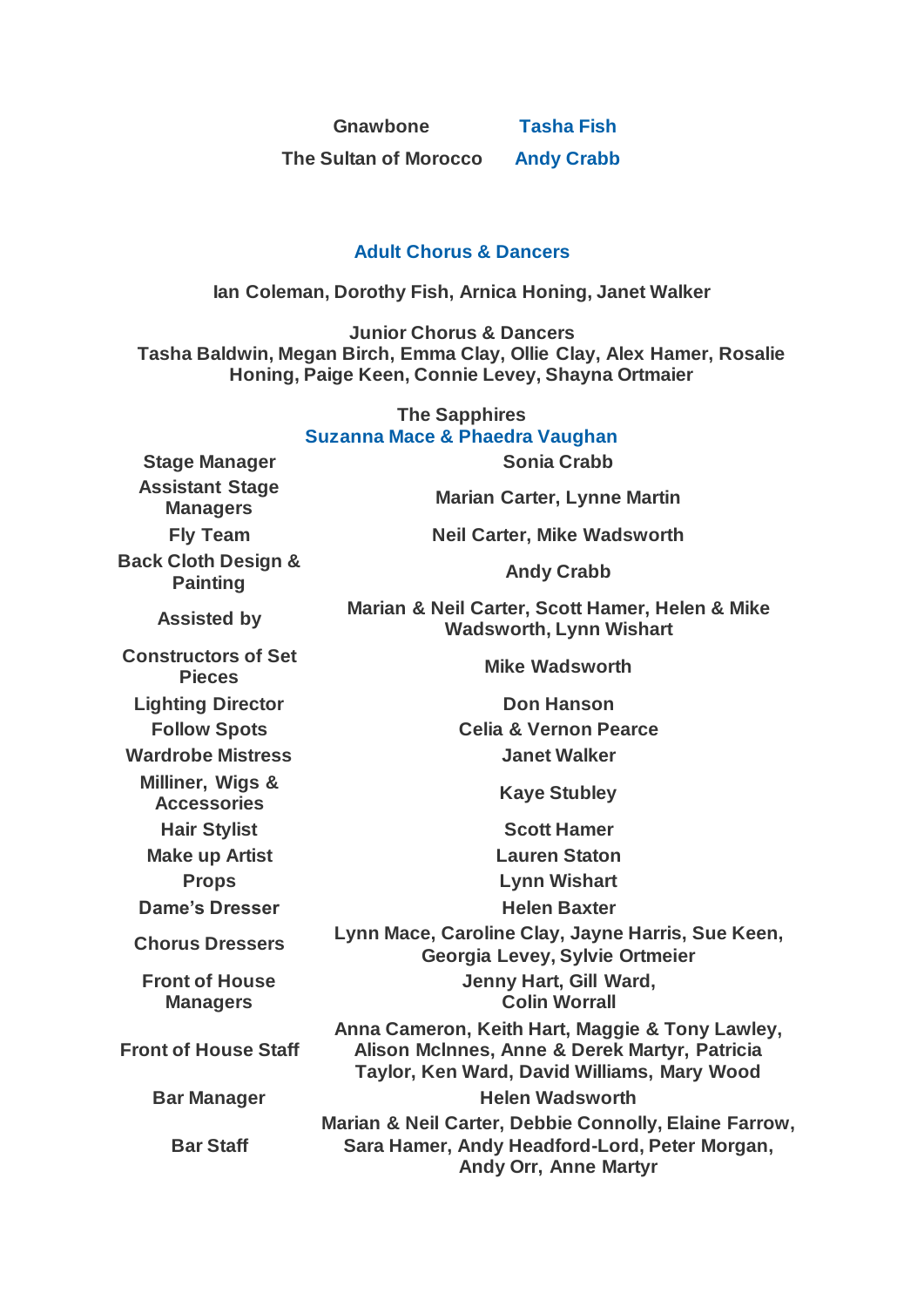**Box Office**  Debbie Conolly **Photography Scott Hamer Press & Publicity Helen Wadsworth, Brenda Taylor, Sylvia Johnson Poster & Programme Candida Wright, Sonia Crabb**





**Musical Director Roger Dean**





**Kaye Stubley - Fairy Bow Bells**



**From a Showbiz family, Kaye first trod the boards at the age of three in Babes in the Wood.**

**The rest is history. She has appeared for Careline in many roles, including: Concheeta Costa del**

**Sol, Welma von Walzverg, Rhumm Baa Baa, Mrs Pike, Bernice in Sandcastles, The Leper in Nails for the Carpenter, Witch of the North and the "knee supported" fairy in The Good Old Days whom nobody loved! Kaye hopes that you will enjoy the Panto and a very different Fairy Bow Bells.**

**Candida Wright - Queen Rat**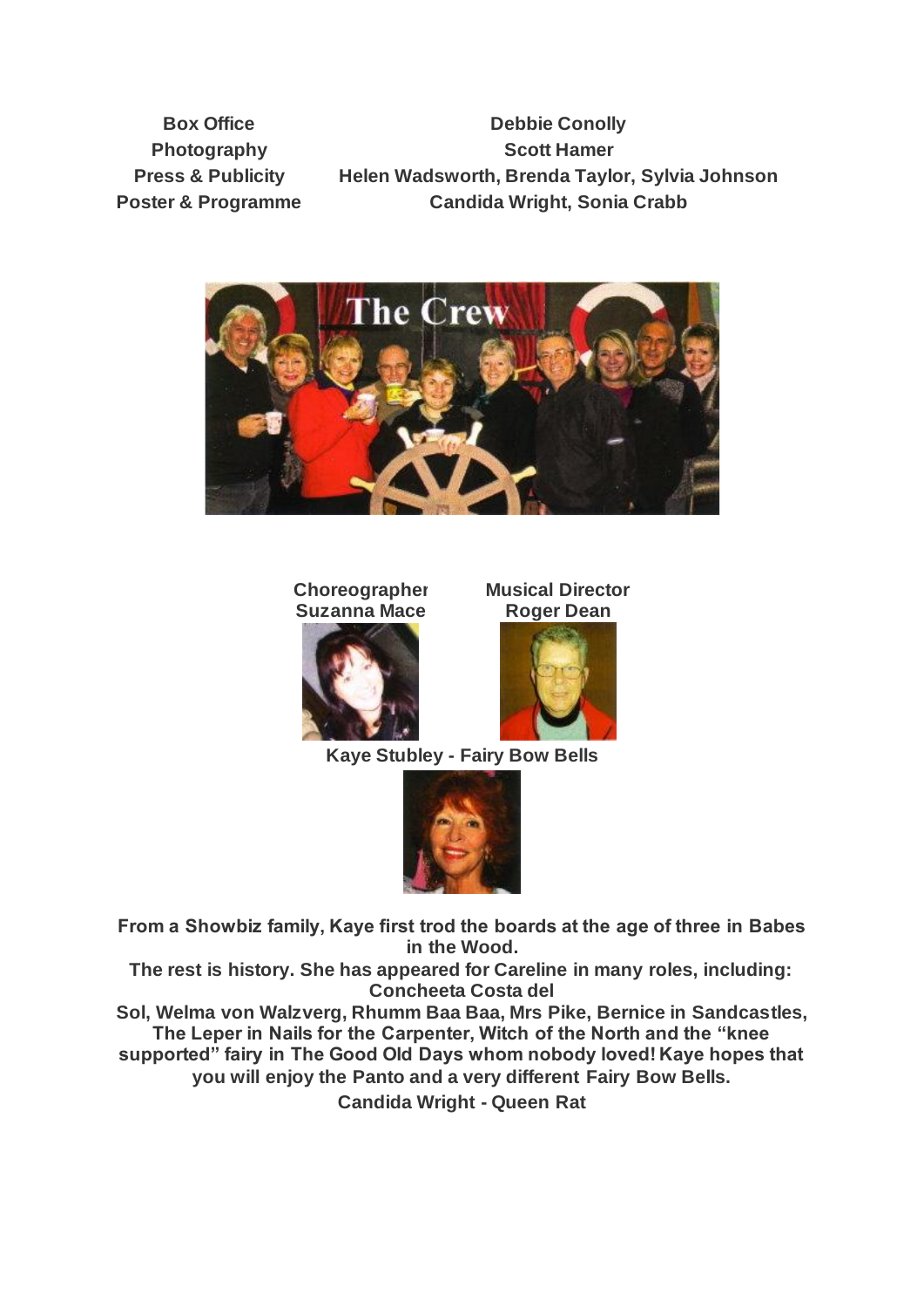

**Here she is again, playing one of her favourite characters, a baddie! Candida is at her happiest if either as a comedienne or as a panto villainess. Although she would have preferred to be the Fairy for a laugh, she was convinced that this part was hers once again, having previously played Queen Rat in the Careline production of Dick Whittington in 1999. She hopes she will give you something to boo and hiss at to your heart's content, but take care...she may be behind you!**

**Scott Hamer - Captain Cuttle**



**Scott is positively ecstatic that the Panto season is back! Having started treading the boards in last year's pantomime, Scott has caught the theatrical bug! This production marks his fifth consecutive show. From the Gatekeeper of Oz to Alan the lovestruck hot-head and now Captain Cuttle of The Good Ship Lollipop, Scott's favourite part of theatre is definitely trying new weird and wonderful accents for each role! He has enjoyed learning his solo this year and promises to give it his all!**

**Elysha Fish - Alice Fitzwarren**



**Elysha has been involved in the world of performing arts since the age of three. For all of these eleven years, she has loved every moment of it, and hopes to continue doing so throughout her life. This is Ely's third year in Panto, and her second principal role, after playing Dorothy in The Wizard of Oz last year. This time as lovestruck Alice she even gets to visit Morocco!**



**Alan's first experience of treading the boards was in the 1950s when he was in a school production of Oliver Goldsmith's She Stoops to Conquer. Following this milestone in his theatrical career, he "rested" for fifty years before being introduced to Careline and being offered the role of Private**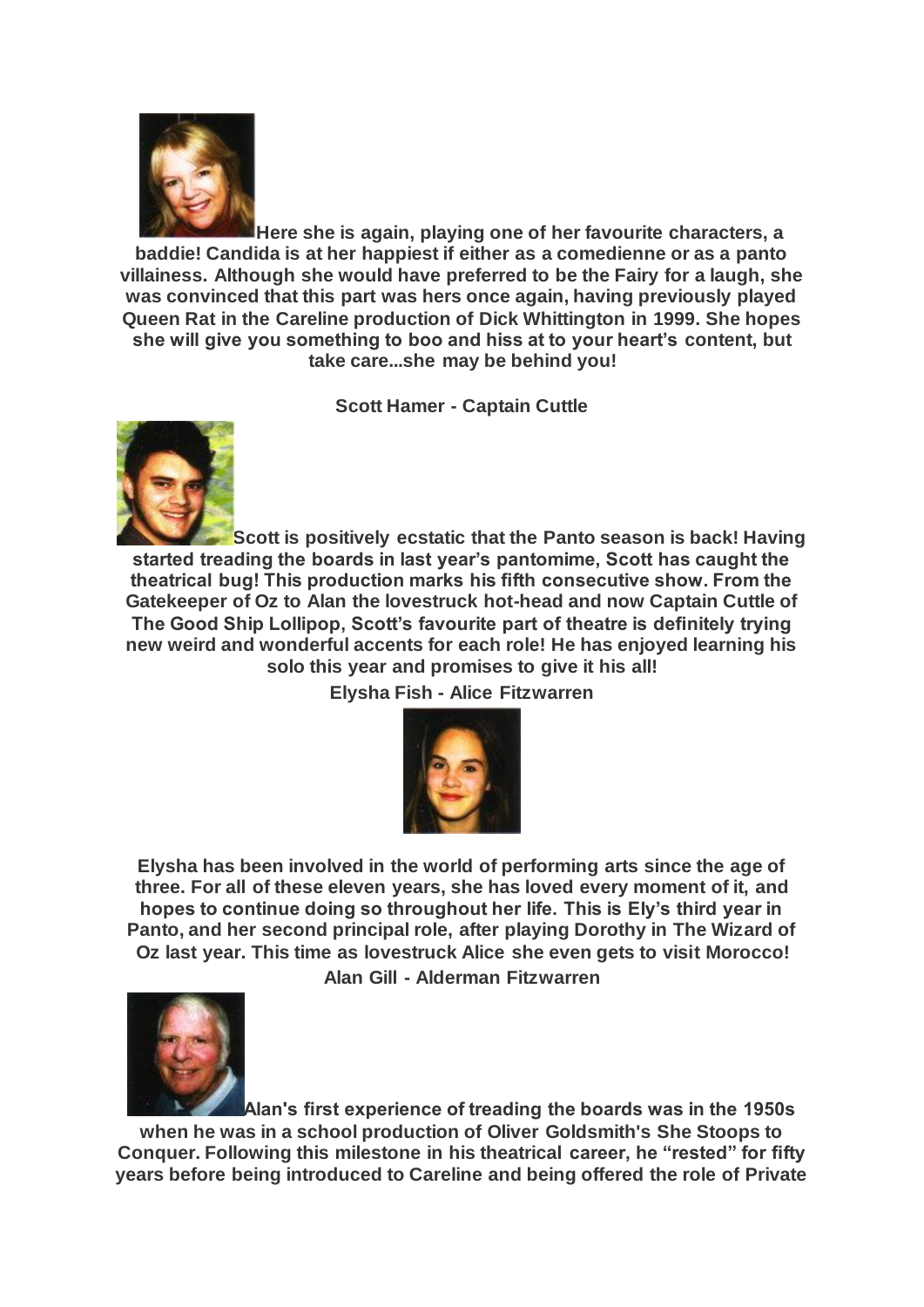**Godfrey in Dad's Army. Since then, having been unable to find the exit from the theatre, he has appeared in our pantomimes and as the Rev. Canon Casuble in The Importance of Being Earnest. Most recently, having discovered he can almost hold a tune, he performed beautifully in Careline's Those Good Old Days.**

**Robin Baxter - Sarah the Cook**



**Robin joined Careline in 2002, happy to do anything that did not involve actually appearing on stage. Then in 2008 he was asked to play "You stupid boy, Pike" in Dad 's Army. (No acting involved, you see.) He caught the bug, however, and then there was no stopping him. This is now his eleventh Careline production and his first time in a frock, at least in public! He is delighted that this production includes so many young and very talented cast members, including himself!**

**Lily Hamer - Idle Jack**



**Lily has been with Careline Kids since 2009 and has performed in every Panto and many other productions since then. At just eleven years old, she is delighted to have been chosen to play the comic role of Jack, in this year's Panto. Lily loves**

**acting, dancing and singing and hopes to fulfil her dream of becoming a professional actress in the future. Lily enjoys being part of the Careline group and hopes you enjoy this year's production of** *Dick Whittington and His Cat.*

**Abigail Baldwin - Tommy The Cat**



**Abigail is a thirteen year old student at The Lady Elizabeth School. She attends Careline Kids on Saturday mornings and Careline Dance in the afternoons. She has never appeared in a pantomime before and though that she would give it a try this year. As Abigail has many cats, she is well practised in playing a feline. Abigail also enjoys singing, but doesn't get to do much of it, whilst being Tommy. Lastly she hopes that everyone has had a very Merry Christmas**